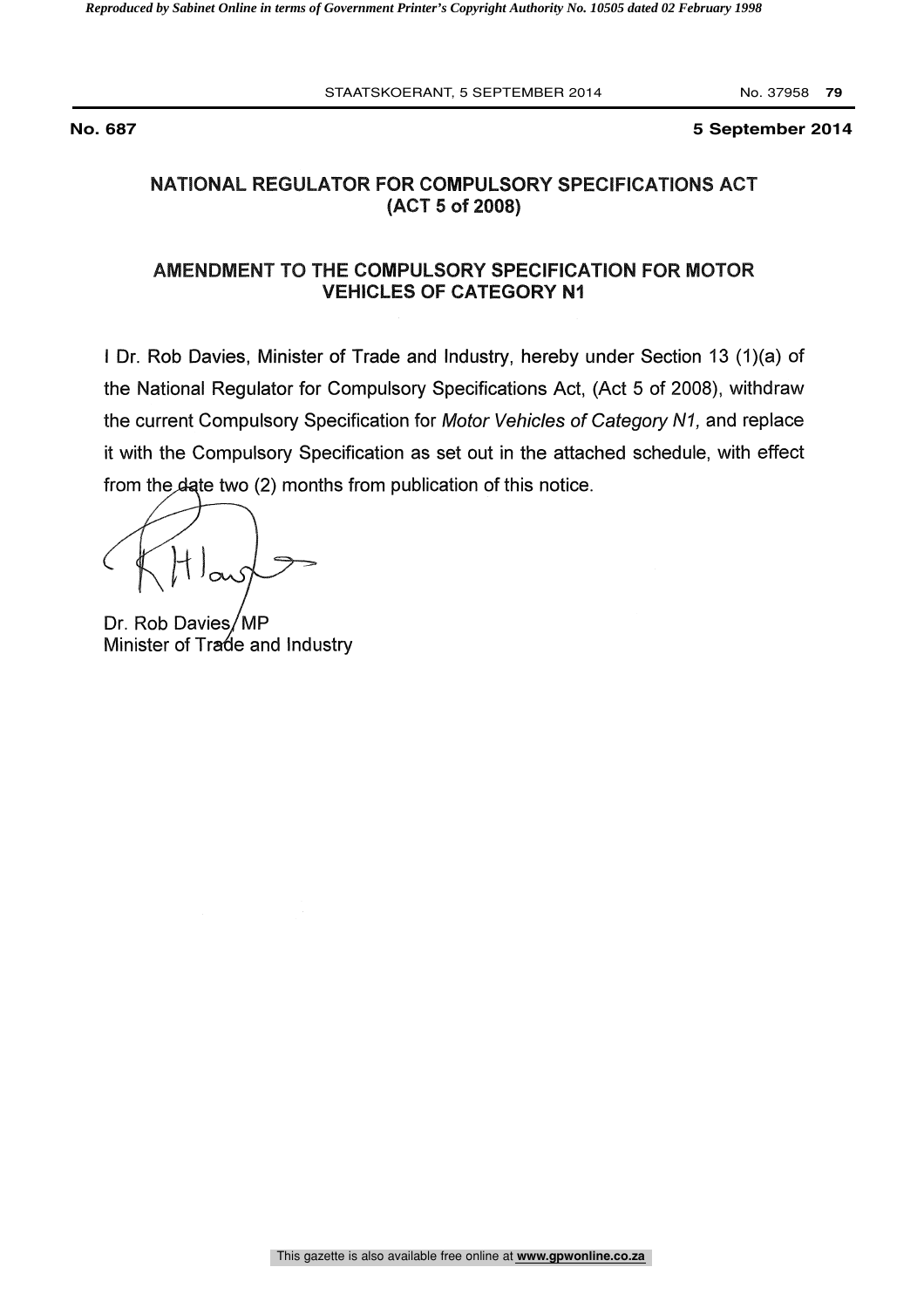# **SCHEDULE**

# COMPULSORY SPECIFICATION FOR MOTOR VEHICLES OF CATEGORY N1

# 1 Scope

1.1 This specification covers the requirements for motor vehicle models of category N1, not previously registered or licensed in South Africa, and motor vehicle models assembled from new bodies and used parts from earlier designs of motor vehicle models, designed or adapted for operation on a public road.

1.2 The requirements of this specification shall, in so far as the parts already incorporated are concerned, apply in respect of an incomplete motor vehicle model supplied for further manufacture by one manufacturer to another, and the entire specification shall apply to the vehicle after completion thereof by the last-mentioned manufacturer. In addition, the requirements shall apply to designs of bodies sold for the purposes of incorporating new or used parts of motor vehicle models previously homologated (or previously produced) by other manufacturers.

1.3 This specification does not apply to

a) experimental or prototype vehicles constructed or imported for the purpose of testing, assessment or development, or

b) a motor vehicle model that was manufactured before 1965, that was not previously registered or licensed in South Africa, and that is so certified by a motor club approved by the relevant Minister, or

c) motor vehicles designed or adapted principally for the purposes of motor sport competition, and which are homologated under the rules of the International Federation of the Automobile (FIA) and for which such homologation documentation is lodged with the Regulatory Authority, or

d) motor vehicles for which Type Approval was granted under European Small (Low Volume) Series alternative according to article 8 of the Directive EC/70/156, provided:-

- i) that not more than 10 such vehicles are registered in South Africa each year, and
- ii) copies of all relevant approval and test documentation are lodged with the Regulatory Authority.

1.4 The relevant requirements of this specification shall take effect on the dates specified in schedule 1

1.5 Where a South African national standard, including an international standard or a UN ECE regulation adopted by South Africa as a national standard, is incorporated by reference into this specification, only the technical requirements/specification for the commodity and the tests to verify the compliance, apply.

# 2 Definitions

For the purposes of this specification, the following definitions apply:

# 2.1

## airbag assembly

device that is installed to supplement safety belts and restraint systems in power-driven vehicles which, in the event of a severe impact affecting the vehicle, automatically deploys a flexible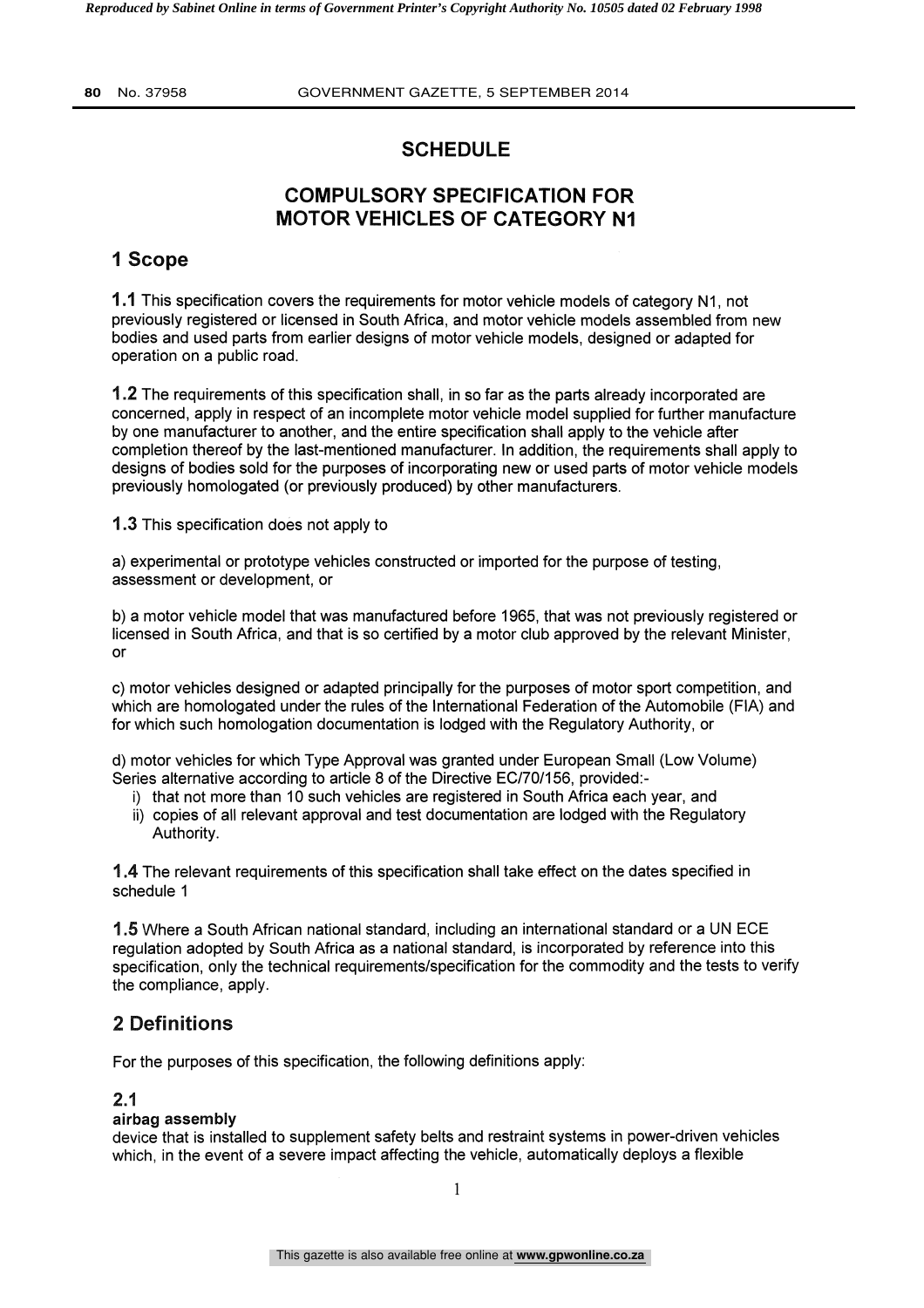structure intended to limit, by compression of the gas contained within it, the gravity of the contact of one or more parts of the body of an occupant of the vehicle with the interior of the passenger compartment

# 2.2

## builder

person who builds a category N1 motor vehicle, and "build" has a corresponding meaning

# 2.3

category NI motor vehicle, hereinafter referred to as a vehicle motor vehicle that has a maximum mass not exceeding 3,5 t, that has at least four wheels (or, provided that the maximum mass exceeds 1 t, at least three wheels), and that is used for the carriage of goods

# 2.4

## child restraint

arrangement of components which may comprise a combination of straps or flexible components with a securing buckle, adjusting devices, attachments, and, in some cases, a supplementary chair or an impact shield or both, capable of being anchored to a power-driven vehicle. It is so designed as to diminish the risk of injury to the wearer, in the event of a collision or of an abrupt deceleration of the vehicle, by limiting the mobility of the wearer's body

## 2.5

#### homologation

is a process of establishing the compliance of a model of motor vehicle and approval being granted by the regulatory authority, prior to it being introduced for sale.

## 2.6

#### importer

person who imports a category N1 motor vehicle, and "import" has a corresponding meaning

#### 2.7

#### manufacturer

person who manufactures, produces, assembles, alters, modifies or converts a category N1 motor vehicle, and "manufacture" has a corresponding meaning

#### 2.8

#### model

manufacturers' description for a series of vehicle designs that do not differ in respect of body shell, cab structure, profile, or the number of axles, by which they are introduced to South Africa, by a specific source.

The Regulatory Authority reserves the right to decide which variations or combinations of variations constitute a new model, and might also take cognisance of the classification system applied in the country of origin of the design

The following variations do not necessarily constitute a new model:

- a) a variant of the model in relation to trim or optional features for which compliance has been fully demonstrated;
- b) different engine and transmission combinations, including petrol and diesel engines, and manual and automatic transmissions;
- c) minor variations in profile, such as front air dams or rear spoilers;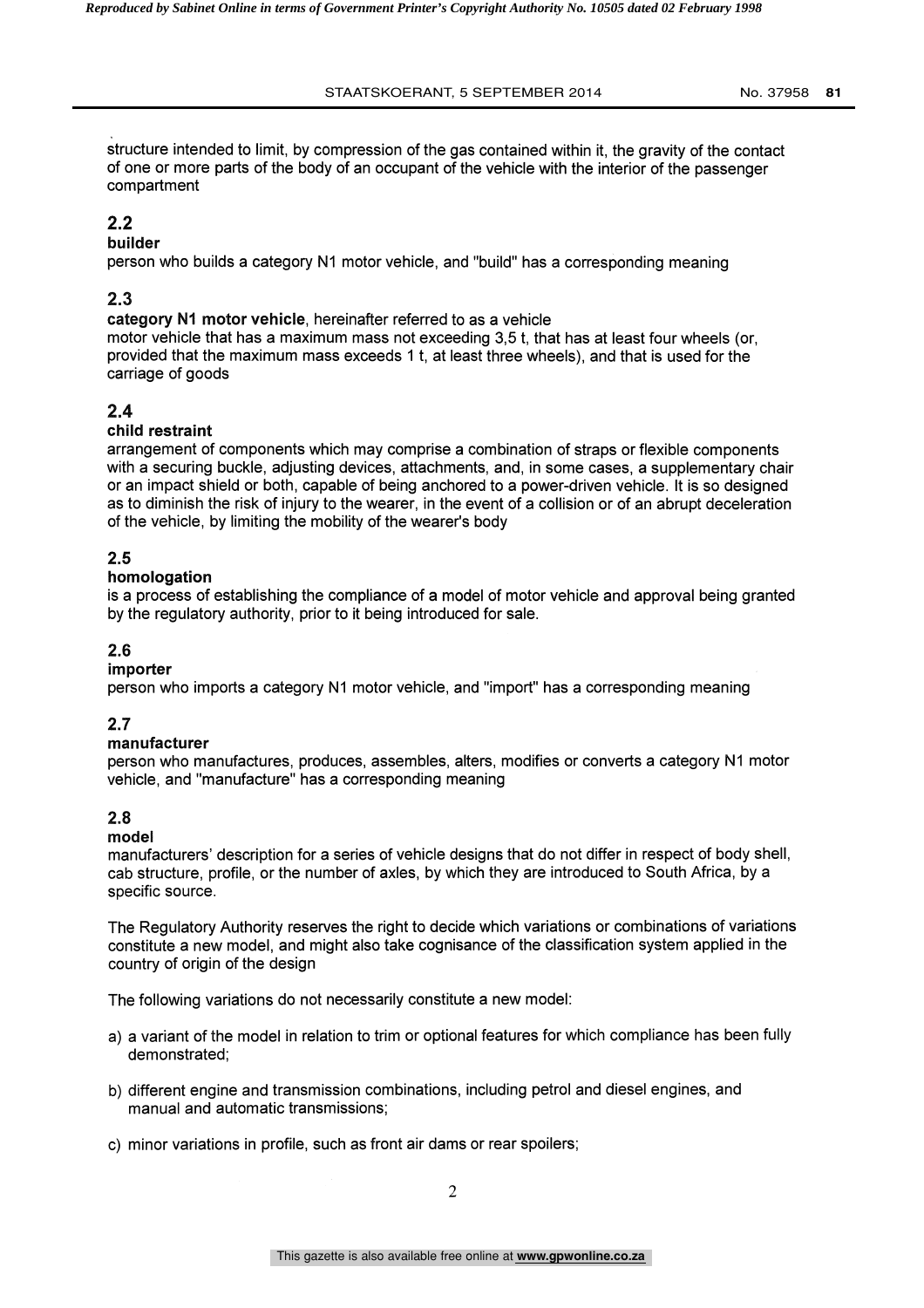- d) air management systems;
- e) a different number of doors;
- f) sleeper cabs on trucks;
- g) wheelbase variations;
- h) a cargo body or equipment fitted to a truck and that has no effect on compliance; and
- i) the number of driven axles.

If a vehicle is manufactured in a number of configurations, such as a sedan, a hatchback, or a station wagon, and a single or double cab, each of these may be regarded as a variant to the base model.

#### 2.10 proof of compliance

the authentic evidence of compliance with any of the requirements of this compulsory specification from a source defined in Source of Evidence" in Annexure A

#### 2.11

#### registered manufacturer, importer or builder

any manufacturer, importer or builder required to be registered in terms of regulation 38 of the National road Traffic Act 93/1996

#### 2.12

#### regulatory authority

an organization appointed by the Minister of the Department of Trade and Industry to administer this compulsory specification on behalf of the South African Government.

#### 2.13

worst case scenario

the variant of the model with the highest tare mass

# 3. General requirements

# 3.1 Requirements for lights and lighting equipment

## 3.1.1 Lights

Main and dipped-beam headlights, direction-indicator lights, stoplights, and front and rear position lights fitted to a vehicle shall comply with the relevant requirements given in SABS 1376-1:1983, Lights for motor vehicles - Part 1: Incandescent lamps, as published by Government Notice no. 563 of 29 July 1983, SABS 1376-2:1985, Lights for motor vehicles - Part 2: Headlights, as published by Government Notice no. 1263 of 14 June 1985, and SABS 1376-3:1985, Lights for motor vehicles - Part 3: Secondary lights, as published by Government Notice no. 2328 of 18 October 1985:

Provided that all other lights required or allowed to be fitted in terms of 3.1.2 are hereby excluded for the purposes of this subsection of this specification.

## 3.1.2 Lighting

Lighting shall be fitted to a vehicle and shall comply with the relevant requirements given in SABS 1046:1990, Motor vehicle safety specification for lights and light-signalling devices installed on motor vehicles and trailers, as published by Government Notice no. 1735 of 27 July 1990: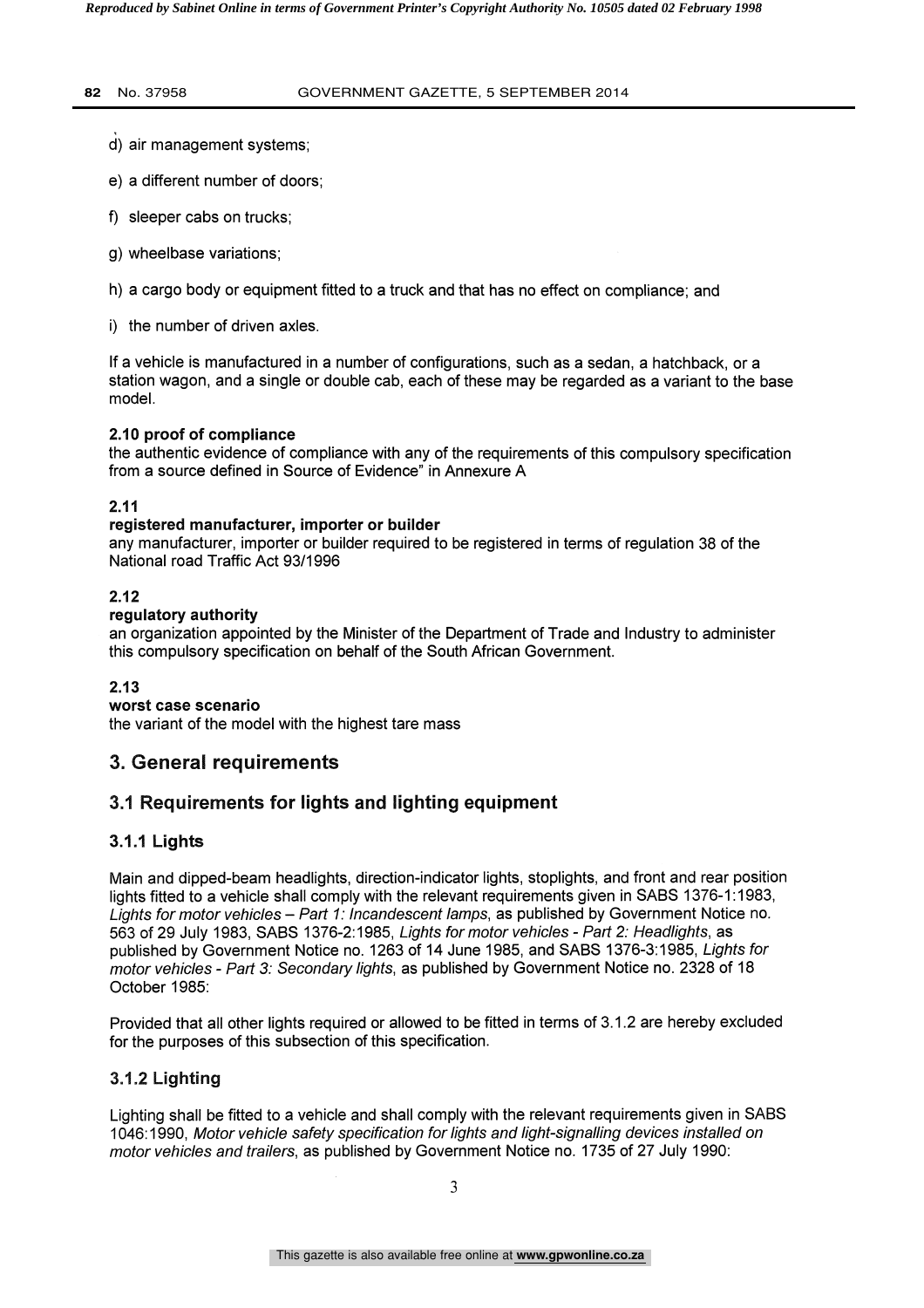Provided that

- a) the requirements for the installation of retro-reflectors as given in 4.14, 4.16 and 4.17 of the said SABS 1046 may be met by the use and fitting of retro-reflectors that are defined in the relevant regulations of the National Road Traffic Act, 1996 (Act 93 of 1996), and, in addition, the requirements may also be met by the use and fitting of retro-reflectors that are integral portions of any other light lens assembly, and
- b) the specific requirements of the said SABS 1046 for
	- 1) dipped beam adjustment devices as set out in 4.2.6 and appendix 1, and
	- 2) end-outline marker lights as set out in 4.13, and

3) rear fog lights as set out in 4.11,

shall be treated as OPTIONAL for the purposes of this compulsory specification:

Provided that, if any motor vehicle is fitted with such devices or lamps, they shall comply with the applicable requirements.

## 3.2 Requirements for rear-view mirrors and vision

#### 3.2.1 Rear-view mirrors

Rear-view mirrors shall be fitted to a vehicle and shall comply with the relevant requirements given in SABS 1436:1989, Motor vehicle safety specification for the rear-view mirrors of motor vehicles of categories M and N, as published by Government Notice no. 2008 of 22 September 1989.

#### 3.2.2 Windscreens, windows and partitions

#### 3.2.2.1 Windscreens

3.2.2.1.1 A windscreen shall be fitted to a vehicle and shall be of safety glass that complies with the relevant requirements given in SABS 1191:1978, High penetration-resistant laminated safety glass for vehicles, as published by Government Notice no. 463 of 9 July 1982.

3.2.2.1.2 For the purposes of this specification, the marking requirements shall be as follows:

- a) the windscreen shall bear the glass manufacturer's registered trademark; and
- b) the glass fitted shall comply with an approved national standard, recognized by the Regulatory Authority, that will provide a method of identifying the glass type.

#### 3.2.2.2 Windows and partitions

3.2.2.2.1 Glass partitions and glass windows fitted to a vehicle shall be of safety glass that complies with the relevant requirements given in the said SABS 1191 or in SABS 1193:1978, Toughened safety glass for vehicles, as published by Government Notice no. 463 of 9 July 1982.

3.2.2.2.2 For the purposes of this specification, the marking requirements shall be as follows:

- a) the glass shall bear the glass manufacturer's registered trademark; and
- b) the glass fitted shall comply with an approved national standard, recognized by the Regulatory Authority, that will provide a method of identifying the glass type.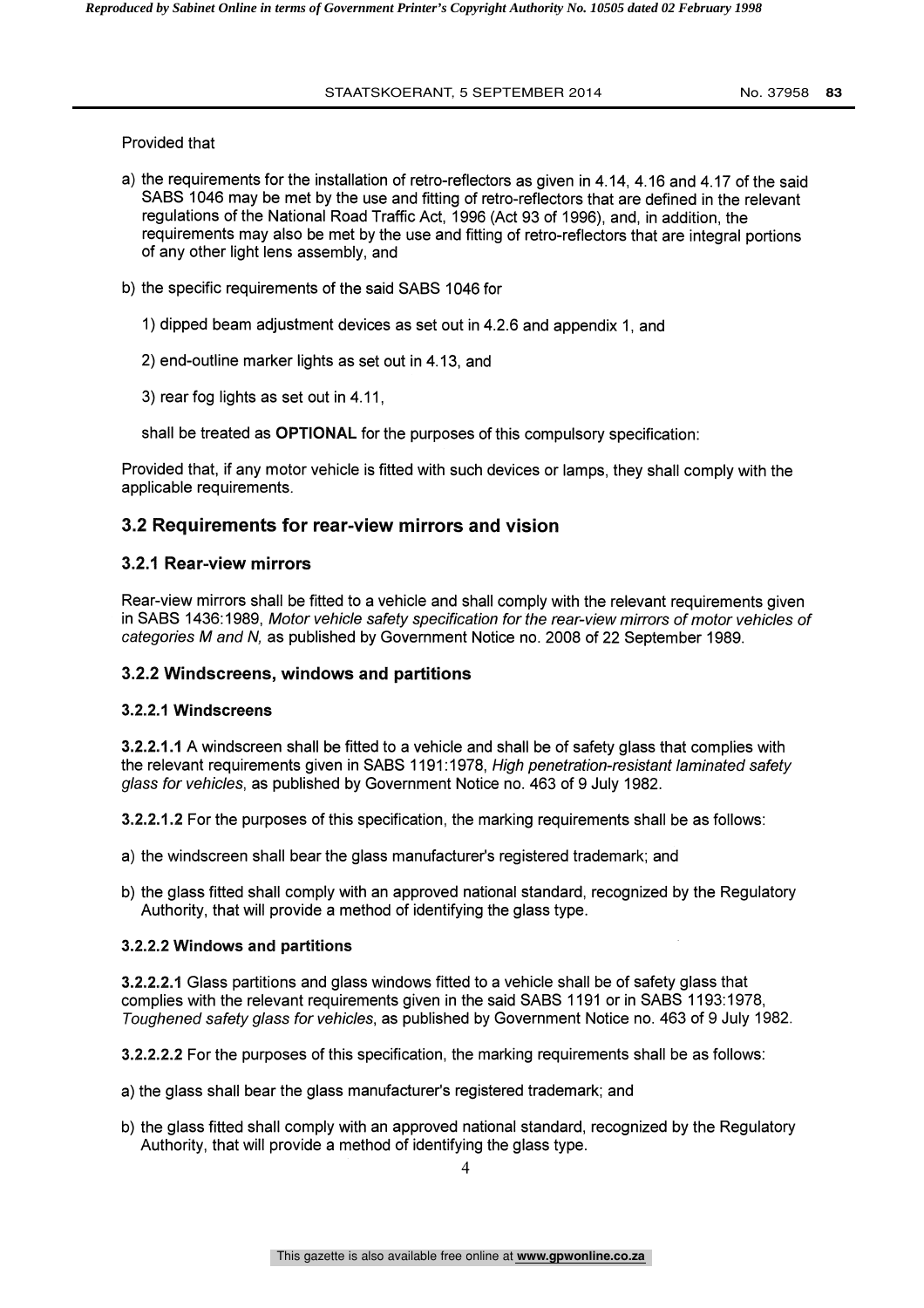## 3.2.3 Windscreen wipers

A vehicle shall be fitted with at least one windscreen wiper that is capable of operation by means other than manual, and the windscreen wiper blade, when in operation, shall wipe the outside of the windscreen directly in front of the driver, evenly and efficiently.

# 3.3 Requirements for brakes and braking equipment

3.3.1 Braking equipment shall be fitted to a vehicle and shall comply with the requirements in SABS ECE R13 Uniform provisions concerning the approval of vehicles of categories M, N and 0 with regard to braking to the level of ECE R13.08.

3.3.2 For vehicles fitted with anti-lock braking systems, the braking equipment shall, in terms of braking performance, at least comply with the braking performance requirements for N1 vehicles with non anti-lock braking systems fitted.

3.3.3 For the purposes of this specification, the following requirements of SABS ECE R13 are excluded:

a) anti-lock specific brake test procedure and its requirements (paragraph 5 of annex 13 of SABS ECE R13).

3.3.4 For the purposes of this compulsory specification, annex 4, paragraph 2.3.6 of SABS ECE R13 is amended to read as follows:

To check compliance with the requirements specified in paragraph 5.2.1.2.4 of SABS ECE R13, a Type-0 test shall be carried out with the engine disconnected at an initial test speed of 30 km/h. The mean fully developed deceleration on application of the control of the parking brake system and the deceleration immediately before the vehicle stops shall be not less than 1,5 m/s<sup>2</sup>. The test shall be carried out with a laden vehicle. The force exerted on the braking control device shall not exceed the specified values.

# 3.4 Requirements for controls, steering mechanism and audible warning devices

## 3.4.1 Controls

#### 3.4.1.1 General

All controls that are fitted to a vehicle, and that are required for the operation of the vehicle, shall be so located that the driver can reach and operate them when he is seated in the normal driving position:

Provided that in the case of vehicles of gross vehicle mass not exceeding 2 500 kg, the normal driving position shall be with the seat belt fastened.

## 3.4.1.2 Right-hand drive

A vehicle shall be of a right-hand drive configuration, except as allowed in terms of 3.4.1.3.

## 3.4.1.3 Central steering

A vehicle may have a central steering configuration.

## 3.4.2 Audible warning devices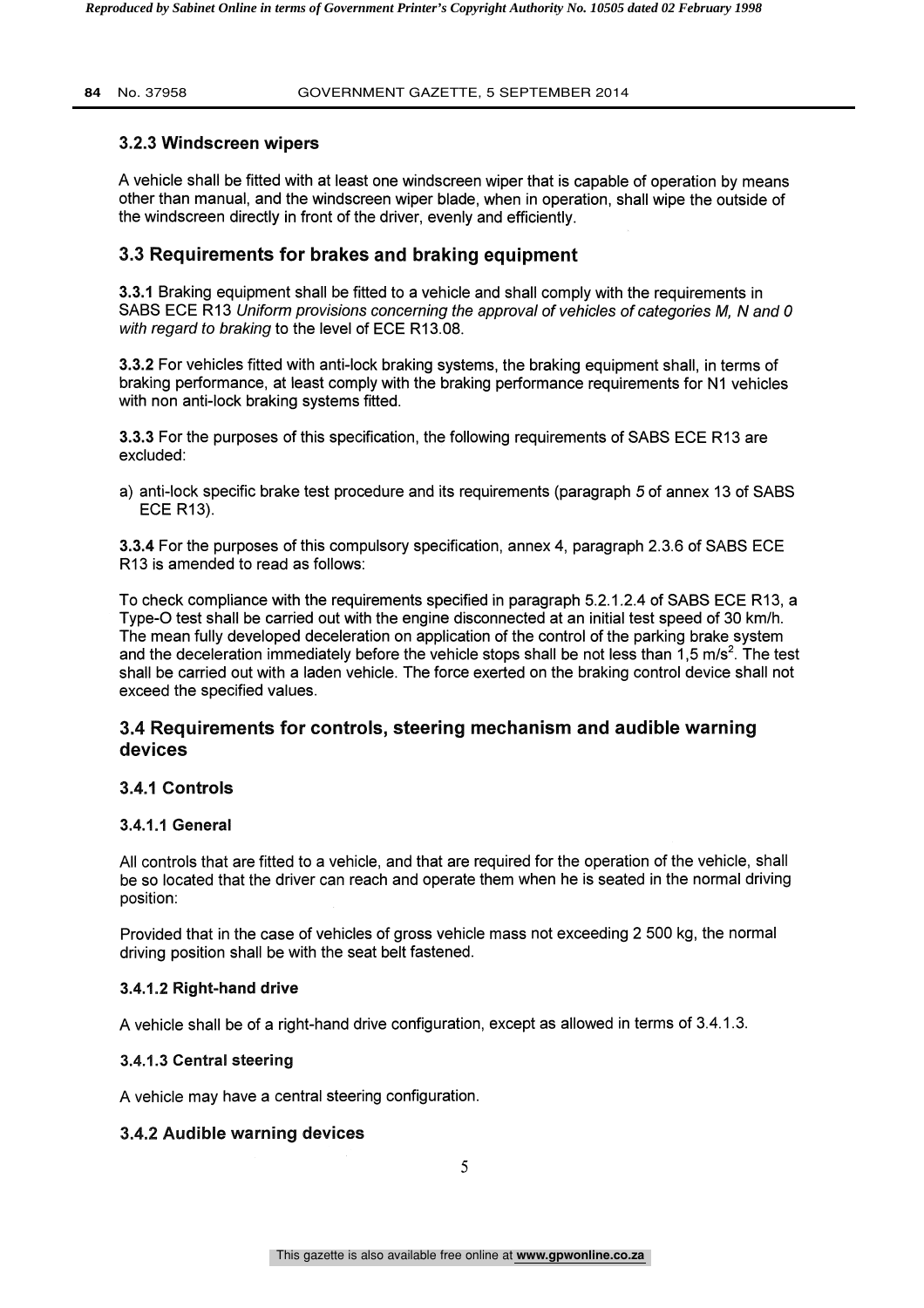A vehicle shall be fitted with one or more audible warning devices such that, when they are operated, a continuous sound is emitted at a level of at least 93 dB, determined in accordance with SABS 0169:1984, Determining the performance of audible warning devices (hooters) after installation in a motor vehicle, as published by Government Notice no. 966 of 11 May 1984.

#### 3.5 Requirements for door latches, hinges, entrances and exits

#### 3.5.1 Door latches and hinges

Side doors fitted as a means of entrance or exit in a vehicle shall have door latches and hinges that comply with the relevant requirements given in SABS 1443:1987 Motor vehicle safety specification for door latches and hinges, as published by Government Notice no. 2227 of 9 October 1987:

Provided that section 3 in annex 1 of the said SABS 1443 is excluded for the purposes of this compulsory specification.

#### 3.5.2 Entrances and exits

3.5.2.1 The means of entrance to and exit from a vehicle that is designed and constructed with a fixed hood and that has a tare exceeding 570 kg, shall be as follows:

- a) at least one ready means of entrance and exit on the left and right sides of the vehicle, each such means being equipped with a permanent device that is capable of being operated from both the inside and the outside of the vehicle for the purpose of opening and closing; or
- b) a means as specified in (a) above, provided on one side of the vehicle and, on the other side or at the back, an accessible means of escape, of size at least 450 mm x450 mm, that is readily removable from both the inside and the outside of the vehicle or is equipped with a permanent device for opening and closing as specified in (a) above:
- c) at least one ready means of entrance and exit at the back, if the vehicle has a separate passenger compartment that does not have entrances or exits and, if relevant, a ready means of escape as specified in (a) and (b) above or that does not afford passengers unobstructed access to the driving compartment.

3.5.2.2 The means of entrance and exit, and the means of escape shall be equipped with a door or other effective barrier, provided that the means of entrance and exit at the back of a motor vehicle need not be so equipped. Such door or other effective barrier shall be capable of being opened and closed from both the inside and the outside of the vehicle, provided that this provision shall not apply to the ready means of escape that has a barrier capable of being opened by being knocked out of its frame.

# 3.6 Requirements for seats, seat anchorages, restraining device anchorages, restraining devices (safety belts) and supplementary restraining devices (airbags)

#### 3.6.1 Seats and seat anchorages

A vehicle shall be fitted with seats and seat anchorages that comply with the relevant requirements given in SABS 1429:1987, Motor vehicle safety specification for strength of seats and of their anchorages, as published by Government Notice no. 1878 of 4 September 1987.

#### 3.6.2 Restraining device anchorages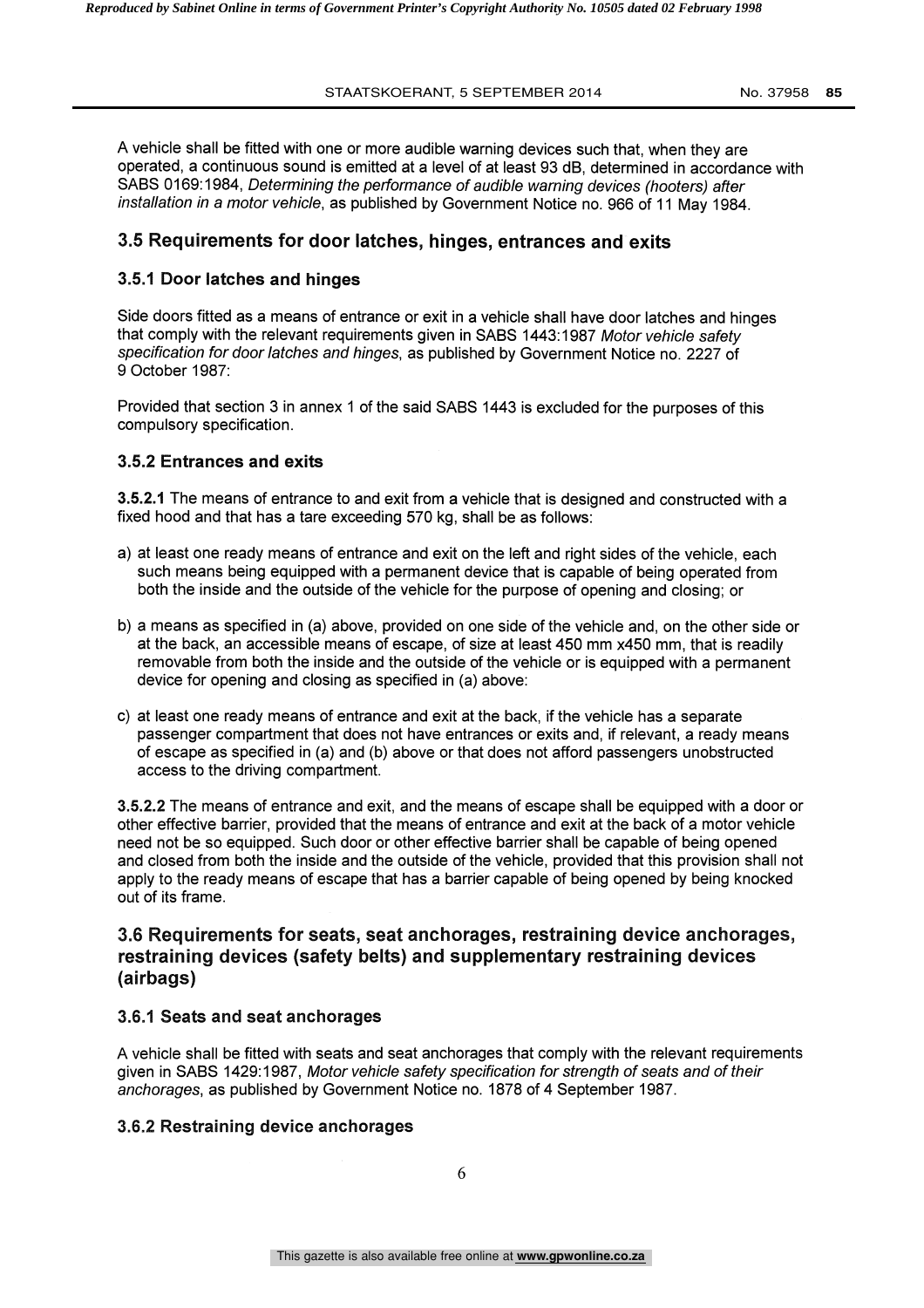All restraining devices that are fitted to a vehicle shall have restraining device anchorages that comply with the relevant requirements given in SABS 1430:1987, Motor vehicle safety specification for anchorages for restraining devices in motor vehicles, as published by Government Notice no. 1878 of 4 September 1987.

#### 3.6.3 Restraining devices (safety belts)

3.6.3.1 The restraining devices (safety belts) that are fitted to a vehicle shall comply with the relevant requirements given in SABS 1080:1983, Restraining devices (safety belts) for occupants of adult build in motor vehicles (Revised requirements), as published by Government Notice no. 264 of 17 February 1984.

3.6.3.2 The type and location of the restraining devices (safety belts) required to be fitted to a vehicle and the method of installation thereof shall comply with the relevant requirements given in SABS 0168:1983, The installation of restraining devices (safety belts) in motor vehicles, as published by Government Notice no. 265 of 17 February 1984.

#### 3.6.4 Child restraints

In the case of any vehicle manufactured with child restraints installed, such child restraints shall comply with the compulsory specification for Child- restraining devices for use in motor vehicles as published by Government Notice no .642 of 2 May 1997.

#### 3.6.5 Supplementary restraining devices (airbags)

3.6.5.1 If a motor vehicle is fitted with an airbag assembly, it shall carry information to the effect that it is equipped with such an assembly.

3.6.5.1.1 In the case of a motor vehicle fitted with an airbag assembly intended to protect the driver, the information shall consist of the inscription "AIRBAG" located in the interior of the circumference of the steering wheel; this inscription shall be durably affixed and easily visible.

3.6.5.1.2 In the case of a motor vehicle fitted with a passenger airbag intended to protect the front seat occupants other than the driver, this information shall consist of a warning label. An example of a possible design of a pictogram is shown in figure 1.

3.6.5.2 A motor vehicle fitted with one or more passenger airbags shall carry information about the extreme hazard associated with the use of rearward-facing child restraints on seats equipped with airbag assemblies.

3.6.5.2.1 Every passenger seating position which is fitted with an airbag shall be provided with a warning label against the use of a rearward-facing child restraint in that seating position. The warning label, in the form of a pictogram which may include explanatory text, shall be durably affixed and located such that it is easily visible in front of a person about to install a rearward-facing child restraint on the seat in question. An example of a possible design of a pictogram is shown in figure 1. A permanent reference should be visible at all times, in case the warning is not visible when the door is closed. This requirement does not apply to those seats equipped with a device which automatically deactivates the airbag assembly when a rearward-facing child restraint is installed.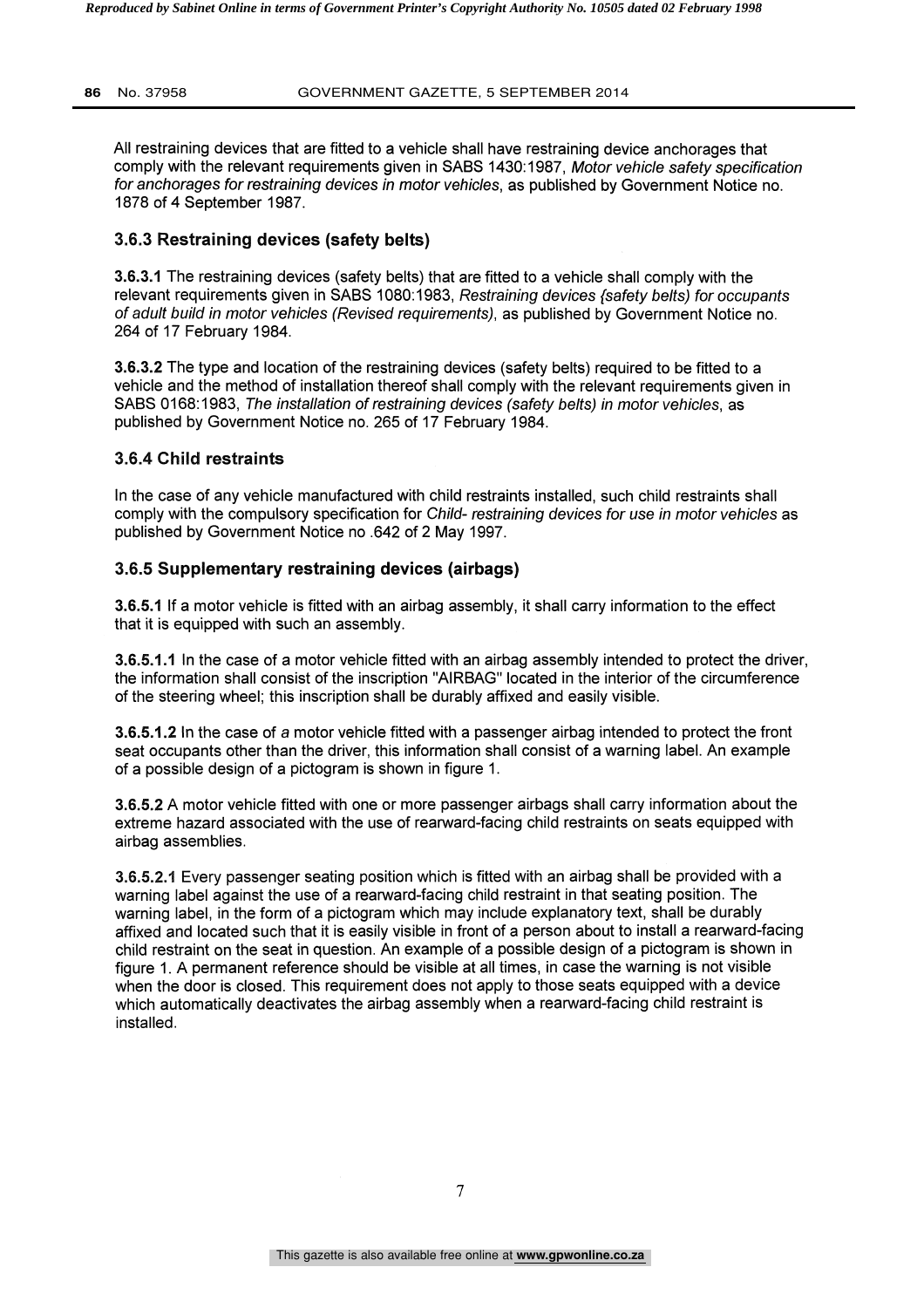

# 3.7 Requirements for anti-theft devices

Anti-theft devices shall be fitted and shall comply with the relevant requirements of SABS 1248:1986, Devices to prevent the unauthorized use of motor vehicles (anti-theft devices), as published by Government Notice no. 936 of 16 May 1986.

# 3.8 Requirements for warning triangles

In the case of any vehicle supplied with warning triangles as part of the vehicle equipment, such warning triangles shall comply with the requirements given in SABS 1329-1:1987, Retro-reflective and fluorescent warning signs for road vehicles - Part 1: Triangles, as published by Government Notice no.2227 of 9 October 1987.

# 4 Requirements for the control of environmental interference

## 4.1 Suppression of radio and television interference

A vehicle, its components and its accessories shall comply with the current applicable regulations relating to interference with communications, promulgated under the Telecommunications Act, 1996 (Act 103 of 1996).

# 4.2 Suppression of atmospheric pollution

4.2.1 The exhaust emission from the engine of a vehicle shall be such as to comply with the current applicable regulations promulgated under the Atmospheric Pollution Prevention Act, 1965 (Act 45 of 1965).

4.2.2 The gaseous and particulate emissions from the vehicle shall comply with the requirements of SABS ECE R83 Uniform provisions concerning the approval of vehicles with regard to the emission of pollutants according to engine fuel requirements to the level of UN ECE R83.02, except for the type V test (durability of pollution control devices), if homologated after 1 February 2005 but before 1 January 2006, thereafter new homologations shall comply with 4.2.3, or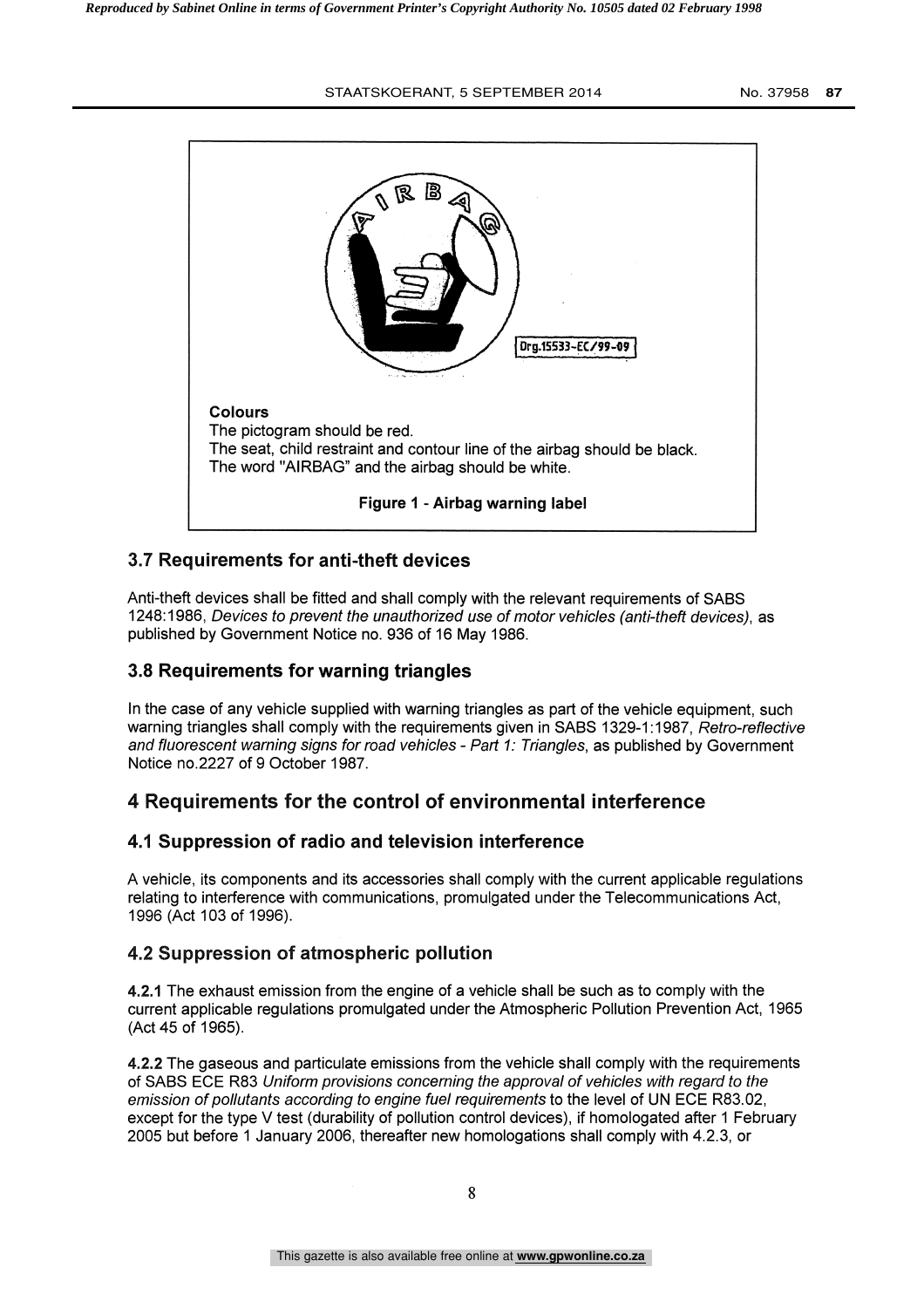4.2.3 The gaseous and particulate emissions from the vehicle shall comply with the requirements of SABS ECE R83 Uniform provisions concerning the approval of vehicle with regard to the emissions of pollutants according to engine fuel requirements to the level of ECE R83.04.

#### Important: For "Operative Dates, Exclusions and Exclusion Expiry Dates" for requirements in 4.2.2 and 4.2.3, see Schedule 1 attached.

## 4.2.4 Ongoing Conformity of Production

The Regulatory Authority reserves the right to require models of motor vehicles to be tested in accordance with a Type 1 test as defined in clause 5.3.1 of SABS ECE R83. One sample of each engine generation type may be taken, representing the worst case scenario of that particular model. Each model shall meet with the compliance limits given in 5.3.1.4.2.1 (unleaded petrol) or 5.3.1.4.3.1 (diesel), as per amendment 4 of ECE R83.

If the sample taken does not meet with the compliance limits given in 5.3.1.4.2.1or 5.3.1.4.3.1), as applicable, then two further samples of the same model shall be subjected to the same test. The arithmetical mean of the results of the three samples taken shall determine compliance.

# 4.3 Suppression of noise emission - Vehicles in motion

With the exception of noise emission originating from audible warning devices, any noise emitted by a vehicle, determined in accordance with SABS 0205:1986, The measurement of noise emitted by motor vehicles in motion, as published by Government Notice no. 936 of 16 May 1986, shall not exceed 82 dB(A). To allow for any lack of precision in the measuring equipment, the highest sound level reading obtained shall be reduced by 1 dB(A).

# 5 Requirements concerning metrological data

# 5.1 Vehicle dimensions

The dimensions of a vehicle shall comply with the applicable requirements of the relevant regulations of the National Road Traffic Act, 1996 (Act 93 of 1996).

# 5.2 Information plates

## 5.2.1 Data plates

5.2.1.1 A vehicle shall have a metal data plate or plates affixed by rivets, or by welding, or by any other method that will achieve permanency of attachment during the life of the vehicle, in a conspicuous and readily accessible position on a part not subject to replacement.

5.2.1.2 As an alternative to the above, a data plate may be a self-adhesive tamperproof metal or plastics label that is not transferable from one vehicle to another, is clearly legible, and undergoes permanent and obvious damage on removal. The self-adhesive tamperproof label shall be resistant to engine oils, to engine coolants, to normal engine temperatures and to humidity. In addition, it shall have permanency characteristics similar to those of the plate(s) described in 5.2.1.1.

5.2.1.3 The data plate(s) shall be legibly and indelibly printed or stamped with the following details of the model type or of the vehicle, as applicable:

a) the gross vehicle mass, in kilograms, for the model type, denoted and prefixed by the letters GVM/BVM;

b) the gross combination mass, in kilograms, for the model type, denoted and prefixed by the letters GCM/BKM; and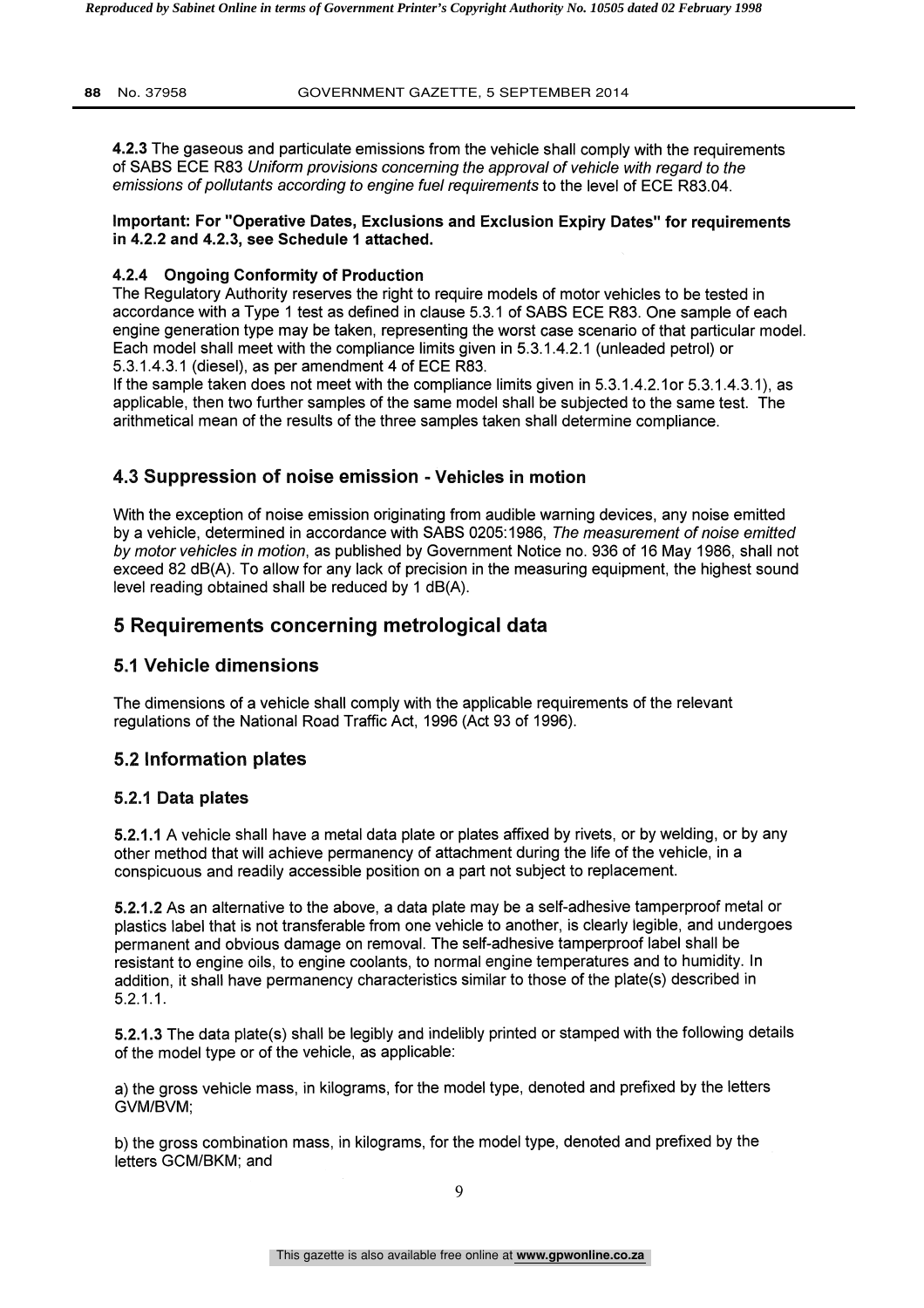c) the gross axle mass-load of each axle, or the gross axle unit mass-load of each axle unit, in kilograms, for the model type, denoted and prefixed by the letters GA/BA or GAU/BAE, as applicable.

## 5.2.2 Optional data plate

The abbreviations given in 5.2.1.3(a), 5.2.1.3(b) and 5.2.1.3(c) are not required if the information is supplied in the following order:

- a) gross vehicle mass;
- b) gross combination mass; and
- c) gross axle masses in the order front to rear.

#### 5.2.3 Information on vehicle engine

The requirements for the vehicle engine number shall comply with the relevant regulations of the National Road Traffic Act, 1996 (Act 93 of 1996).

#### 5.2.4 Vehicle identification number (VIN)

The vehicle identification number shall comply with the relevant requirements given in SABS ISO 3779:1983, Road vehicles - Vehicle identification number (VIN) - Content and structure, and SABS ISO 4030: 1983, Road vehicles - Vehicle identification number (VIN) - Location and attachment, as published by Government Notice no. 3160 of 20 November 1992. However, the requirements for marking the VIN, as given in clause 5 of the said SABS ISO 4030, shall, for the purpose of this specification, be taken to read as follows:

#### 5 VIN attachment

- 5.1 The VIN shall be marked direct on any integral part of the vehicle; it may be either on the frame, or, for integral frame body units, on a part of the body not easily removed or replaced.
- 6.2 The VIN shall also be marked on the data plate.
- 5.3 Deleted.
- 5.4 The height of the roman letters and the arabic numerals of the VIN shall be as follows:
	- at least 7 mm if marked in accordance with 5.1 (frame, body, etc.) on motor vehicles and trailers; and
	- at least 3 mm if marked in accordance with 5.2 (data plate).

#### 5.2.5 Visible identification

An identification code made up of all or part of the VIN shall be applied to the motor vehicle, such that it is readily visible to a person standing outside the vehicle, without the use of aids.

In cases where only part of the VIN is used, the code shall be sufficient to provide unique identification of any unit of a model, provided the model is known.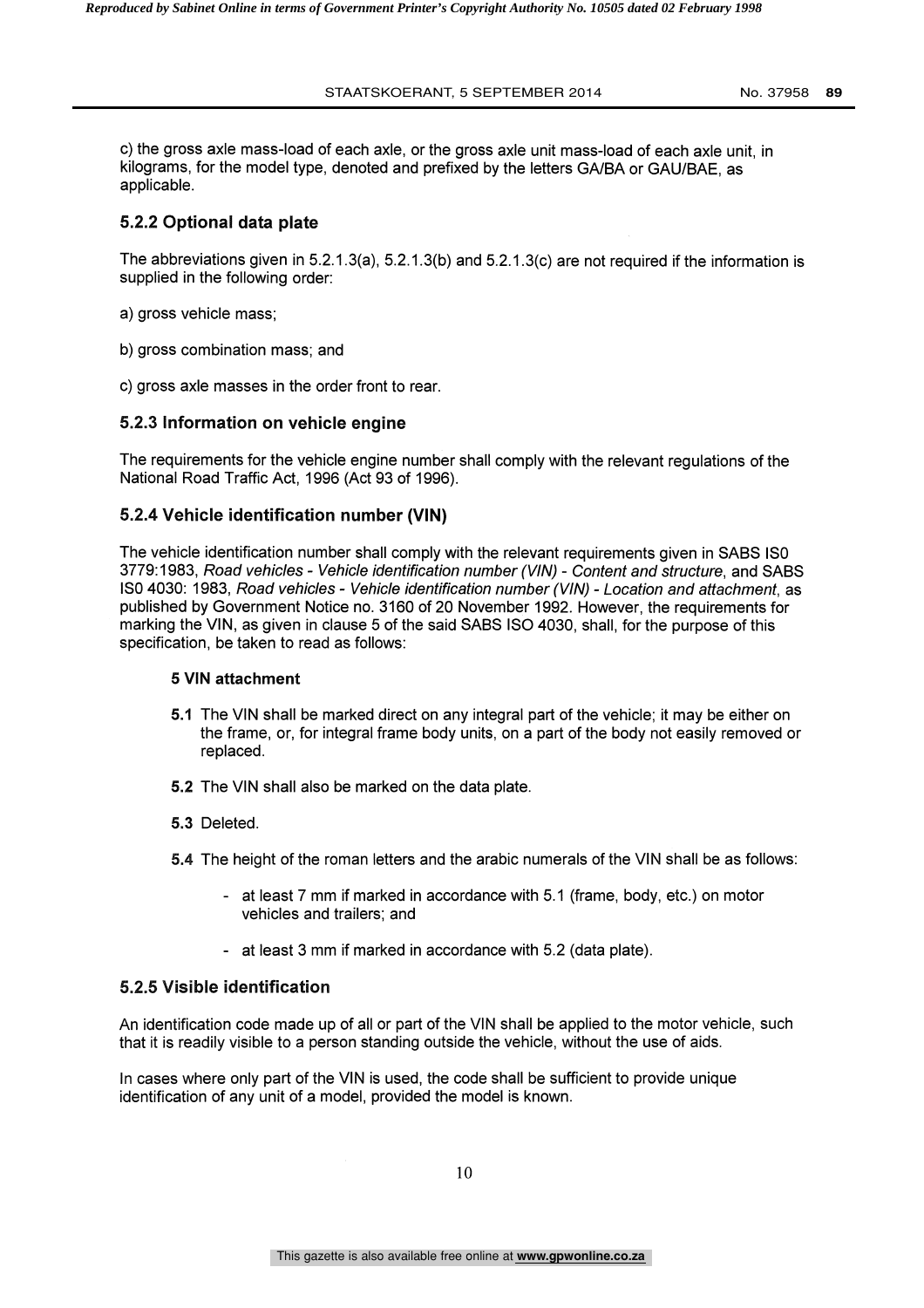## 5.3 Measuring units

All gauges, indicators or instruments that are fitted to a motor vehicle and are calibrated in physical units shall be calibrated in units as prescribed by the current applicable regulations promulgated under the Measuring Units and National Measuring Standards Act, 1973 (Act 76 of 1973).

# 6 Requirements for vehicle equipment, components and systems

## 6.1 Speedometers

A vehicle that is capable of exceeding a speed of 25 km/h on a level road shall be equipped with speedometer equipment that complies with the relevant requirements given in SABS 1441 :1987, Motor vehicle safety specification for speedometer equipment on motor vehicles, as published by Government Notice no. 1878 of 4 September 1987.

## 6.2 Engine, exhaust system and transmission

#### 6.2.1 Engine

The engine of a vehicle shall be so fitted with a cover that any part of the engine that constitutes a source of danger is out of normal reach of a person.

#### 6.2.2 Exhaust system

The exhaust system of a vehicle shall comply with the relevant regulations of the National Road Traffic Act.

#### 6.2.3 Transmission

A vehicle, the tare of which exceeds 570 kg, shall be equipped with a transmission that enables it to be controlled and driven in both a forward and a reverse direction.

#### 6.2.4 Vehicle with an electric power train

A vehicle, with a maximum design speed exceeding 25 km/h, fitted with an electric power train, shall comply with the relevant requirements given in SANS 20100:2011, Uniform provisions concerning the approval of vehicles with regards to specific requirements for the electric power train.

#### 6.3 Fuel system

#### 6.3.1 Fuel filler cap

The orifice for filling a fuel tank on a vehicle shall be fitted with an effective cap that prevents incidental ingress of water or other foreign matter.

#### 6.3.2 Fuel filler inlet

A vehicle equipped with a positive-ignition engine shall be fitted with a fuel inlet orifice so designed that it prevents the tank from being filled from a petrol pump delivery nozzle which has an external diameter of 23.6 mm or greater.

For the purpose of this subsection, category N1 vehicles which are also offered in the M2 configuration shall be considered to be of category M2.

11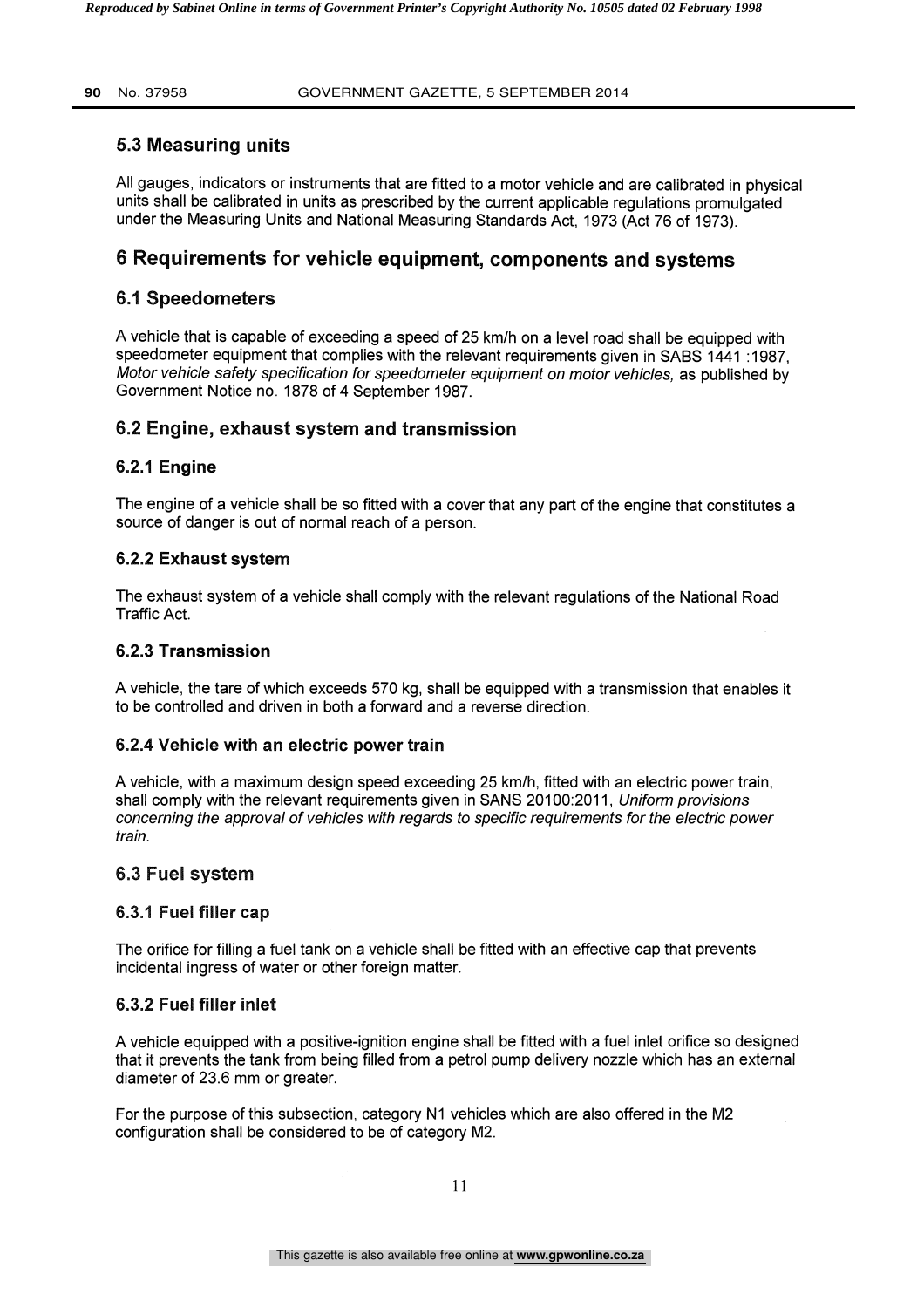#### 6.4 Tyres

The tyres fitted to the wheels of a motor vehicle shall comply with the relevant requirements of the compulsory specification for Pneumatic tyres for commercial vehicles and trailers as published by Government Notice no. 1125 of 16 November 2001 and the National Road Traffic Act, 1996 (Act 93 of 1996).

#### 6.5 Vehicle bodies

Vehicle bodies referred to in 1.2 shall be provided with sufficient instructions on the selection and assembly of components, such that the completed vehicle complies (or is capable of complying) with the requirements of this specification, when the instructions are followed.

#### 7 Compliance requirements

#### 7.1 Homologation

Each registered Manufacturer, Importer or Builder (MIB) shall have each model of motor vehicle from a specific source, covered by the scope of this compulsory specification, homologated by the regulatory authority in accordance with the requirements of Annexure A.

#### 7.2 Rights of homologation approval

The rights of homologation approval, so granted for a vehicle model in 7.1, shall lie with the registered MIB that obtained such approval only. This may only be transferable, on request to, and be authorised by, the regulatory authority, to another registered MIB, after agreement in writing of the homologation approval holder.

## 8 Equivalent requirements

The requirements of any of the national requirements stated in the appropriate parts given in table 1 shall be deemed to have been met if compliance with the equivalent standards given in columns 5, 6, 7 or 8 of the same table, or to any of their later amendment levels is achieved.

Where an EEC Directive is quoted in column 5, and an amendment level is quoted in column 6, this shall mean that the Directive and its amendments up, and including the quoted level (in column 6), is the minimum level acceptable.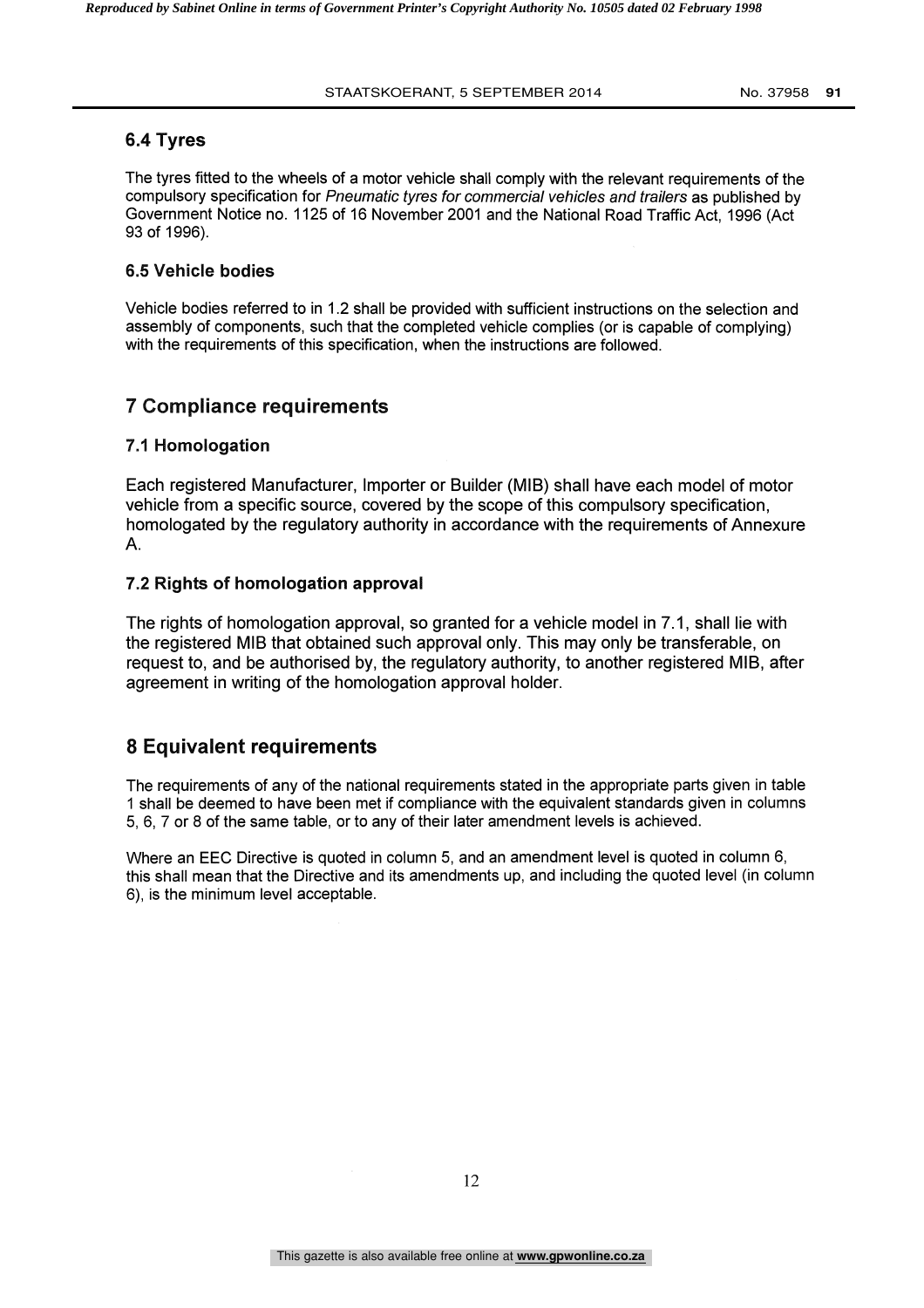#### COMPULSORY SPECIFICATION FOR MOTOR VEHICLES OF CATEGORY N1

#### 1 | 2 | 3 | 4 | 5 | 6 | Subsectio<br>n Item | Operative date | Exclusions Exclusions expiry date (Manufactured/ Imported) Exclusions expiry date (Sale) 3.1.1 | Lights to SABS 1376 | 15 July 1987 | Vehicle models homologated before 15 July 1987 1 January 2001 1.1 Lights to SABS 1376 15 July 1987<br>
3.1.2 Lights to SABS 1046 1 July 1991<br>
1 July 1991 Fitment of category 5 1 January<br>
1 July 1991 Fitment of category 5 1 January<br>
1 SABS 1046 1 July 1991 Fitment of category 5 1 January Fitment of category 5<br>indicators as per 4.5 of SABS 1046 1 January 2001 3.2.1 | Rear-view mirrors to SABS 1436 | 1 July 1991 | Vehicle models homologated before 1 July 1991 1 January 2001 3.3.1 Braking to the requirements of SABS ECE R13 equivalent to ECE R13.08 1 January 2001 Vehicle models homologated before 1 January 2001 1 January 2010 1 July 2011 3.6.1 Seats and seat anchorages to SABS 1429 1 July 1991 Vehicle models homologated before 1 July 1991 1 January 2001 1 July 2002 3.6.2 Restraining device anchorages to | 1 July 1991 SABS 1430 Vehicle models homologated before 1 July 1991 1 January 2001 3.6.4 Child restraints (if fitted) to the relevant 1 July 1991 compulsory specification Vehicle models homologated before 1 July 1991 1 January 2001 3.6.5 Supplementary restraining devices | 1 January 2001 (airbags) Vehicle models homologated before 1 January 2001 1 January 2008 1 July 2009 3.7 | Anti-theft devices to SABS 1248 | 1 July 1987 | Vehicle models homologated before 1 July 1987 1 January 2001 4.2.2 | Vehicle emissions to SABS ECE R83 to the level of ECE R83.02 1 February 2005 Vehicle models homologated before 1 February 2005 1 January 2001<br>
1 January 2008 1 July 2009 4.2.3 level Vehicle emissions to SABS 20083 to the ECER83.04 1 January 2006 Vehicle models homologated Before 1 January 2006 1 January 2008 1 July 2009 4.2.4 Ongoing CoP for Emissions 12 months from date of gazetting 4.2.4 Ongoing CoP for Emissions 12 months from date of final **Gazetting** 5.2.5 | Visible identification | 1 August 2001 6.1 Speedometers to SABS 1441 | 1 July 1991 | Vehicle models homologated before 1 July 1991 1 January 2001 6.2.4 Electric power rain 1 January 2014 Vehicle models homologated before 1 January 2014 6.3 | Fuel filler inlet restrictor | 1 October 2003

#### **SCHEDULE 1 - Operative dates**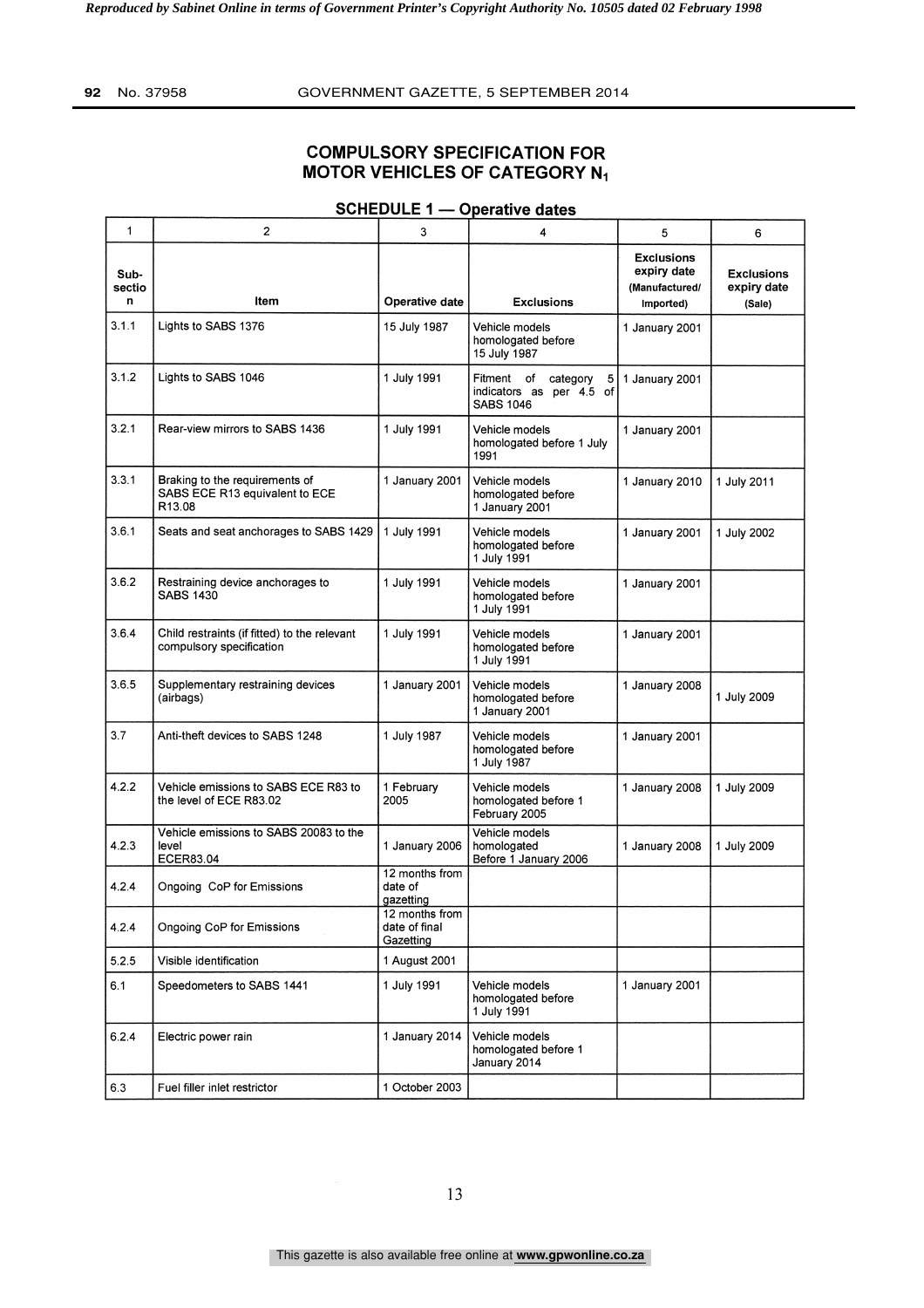## COMPULSORY SPECIFICATION FOR MOTOR VEHICLES OF CATEGORY Ni

|  | 1               | 2                                                 | 3                           | 4                    | 5                                                                                      | 6<br>7 |                                                                                                                                                                      | 8                           | 9                                                                                                                    |
|--|-----------------|---------------------------------------------------|-----------------------------|----------------------|----------------------------------------------------------------------------------------|--------|----------------------------------------------------------------------------------------------------------------------------------------------------------------------|-----------------------------|----------------------------------------------------------------------------------------------------------------------|
|  | Sub-<br>section | Item                                              | <b>SABS</b><br>No.          |                      |                                                                                        |        | <b>Equivalent standards</b>                                                                                                                                          |                             | <b>Remarks</b>                                                                                                       |
|  |                 |                                                   |                             | Dated                | EEC                                                                                    | Incl.  | <b>ECE</b>                                                                                                                                                           | <b>Others</b>               |                                                                                                                      |
|  | 3.1.1           | Lights                                            | 1376-1<br>1376-2<br>1376-3  | 1983<br>1985<br>1985 | 76/758<br>76/757<br>76/759<br>76/760<br>76/761<br>76/762<br>77/538<br>77/539<br>77/540 |        | R <sub>1</sub><br>R <sub>2.02</sub><br>R3.02<br>R4<br>R5.01<br>R6.01<br>R7.01<br>R8.04<br>R <sub>19.01</sub><br>R20.02<br>R <sub>23</sub><br>R31.01<br>R37.02<br>R38 |                             | Applicable<br>only for<br>headlamps,<br>direction<br>indicators,<br>stoplights,<br>front and rear<br>position lights |
|  | 3.1.2           | Installation of lights                            | 1046                        | 1990                 | 76/756                                                                                 | 89/278 | <b>R48</b>                                                                                                                                                           |                             |                                                                                                                      |
|  | 3.2.1           | Rear-view mirrors                                 | 1436                        | 1989                 | 71/127                                                                                 | 88/321 | R46.01                                                                                                                                                               |                             |                                                                                                                      |
|  | 3.2.2.1         | Windscreens                                       | 1191                        | 1978                 | 92/22                                                                                  |        | R43                                                                                                                                                                  |                             |                                                                                                                      |
|  | 3.2.2.2         | Windows and partitions                            | 1191 or<br>1193             | 1978<br>1978         | 92/22<br>92/22                                                                         |        | R43<br>R43                                                                                                                                                           |                             |                                                                                                                      |
|  | 3.3             | Braking                                           | 1207<br>ECE R13             | 1985<br>1996         | 71/320                                                                                 | 79/489 | R13.04<br>R <sub>13.08</sub><br>R <sub>13</sub> H                                                                                                                    |                             |                                                                                                                      |
|  | 3.4.2           | Audible warning devices                           | 0169                        | 1984                 | 70/388                                                                                 |        | R <sub>28.01</sub>                                                                                                                                                   |                             |                                                                                                                      |
|  | 3.5.1           | Door latches and hinges                           | 1443                        | 1987                 | 70/387                                                                                 |        | R11.02                                                                                                                                                               | GTR1                        |                                                                                                                      |
|  | 3.6.1           | Seats and seat<br>anchorages                      | 1429                        | 1987                 | 74/408                                                                                 | 81/577 | R <sub>17.02</sub>                                                                                                                                                   |                             |                                                                                                                      |
|  | 3.6.2           | Restraining device<br>anchorages                  | 1430                        | 1987                 | 76/115                                                                                 | 82/318 | R <sub>14.02</sub>                                                                                                                                                   |                             |                                                                                                                      |
|  | 3.6.3.1         | Restraining devices<br>(safety belts)             | 1080                        | 1983                 | 77/541                                                                                 | 82/319 | R <sub>16.03</sub>                                                                                                                                                   |                             |                                                                                                                      |
|  | 3.6.3.2         | Installation of restraining<br>devices            | 0168                        | 1983                 | 77/541                                                                                 | 82/319 | R <sub>16.03</sub>                                                                                                                                                   |                             |                                                                                                                      |
|  | 3.6.5           | Supplementary<br>restraining devices<br>(airbags) |                             |                      |                                                                                        |        | R94.01                                                                                                                                                               |                             | If fitted                                                                                                            |
|  | 3.7             | Anti-theft devices                                | 1248                        | 1986                 | 74/61                                                                                  |        | R <sub>18.01</sub>                                                                                                                                                   |                             |                                                                                                                      |
|  | 3.8             | Warning triangles                                 | 1329-1                      | 1987                 |                                                                                        |        | R27.03                                                                                                                                                               |                             | If supplied                                                                                                          |
|  | 4.1             | Radio and television<br>interference              | Act                         | 1996                 | 72/245                                                                                 |        | R10.01                                                                                                                                                               |                             |                                                                                                                      |
|  | 4.2             | Atmospheric pollution                             | Act                         | 1965                 | 70/220<br>and<br>72/306                                                                |        | R <sub>15</sub><br>R <sub>24</sub>                                                                                                                                   |                             |                                                                                                                      |
|  | 4.2.2           | Vehicle emissions                                 | ECE R83                     | 1993                 | 70/220                                                                                 | 93/59  | R83.02                                                                                                                                                               |                             |                                                                                                                      |
|  | 4.Z.3           | Venicle emissions                                 | <b>SABS</b><br>ECE R83      | 1993                 |                                                                                        |        | R83.04                                                                                                                                                               |                             |                                                                                                                      |
|  | 4.3             | Noise when in motion                              | 0205                        | 1986                 | 70/157                                                                                 | 81/334 | R <sub>51</sub>                                                                                                                                                      |                             |                                                                                                                      |
|  | 5.2.1           | Data plates                                       |                             |                      | 76/114                                                                                 | 78/507 |                                                                                                                                                                      |                             |                                                                                                                      |
|  | 5.2.4           | VIN                                               | <b>ISO 3779</b><br>ISO 4030 | 1983<br>1983         |                                                                                        |        |                                                                                                                                                                      | <b>ISO 3779</b><br>ISO 4030 |                                                                                                                      |
|  | 6.1             | Speedometers                                      | 1441                        | 1987                 | 75/443                                                                                 |        |                                                                                                                                                                      |                             |                                                                                                                      |
|  | 6.2.4           | Electric power train                              | 20100                       |                      |                                                                                        |        | R <sub>100</sub>                                                                                                                                                     |                             |                                                                                                                      |
|  | 6.4             | Tyres                                             | Act                         | 1996                 | 92/23                                                                                  |        | R30                                                                                                                                                                  |                             |                                                                                                                      |

#### TABLE 1  $-$  Equivalent standards that shall be deemed to comply with SABS standards